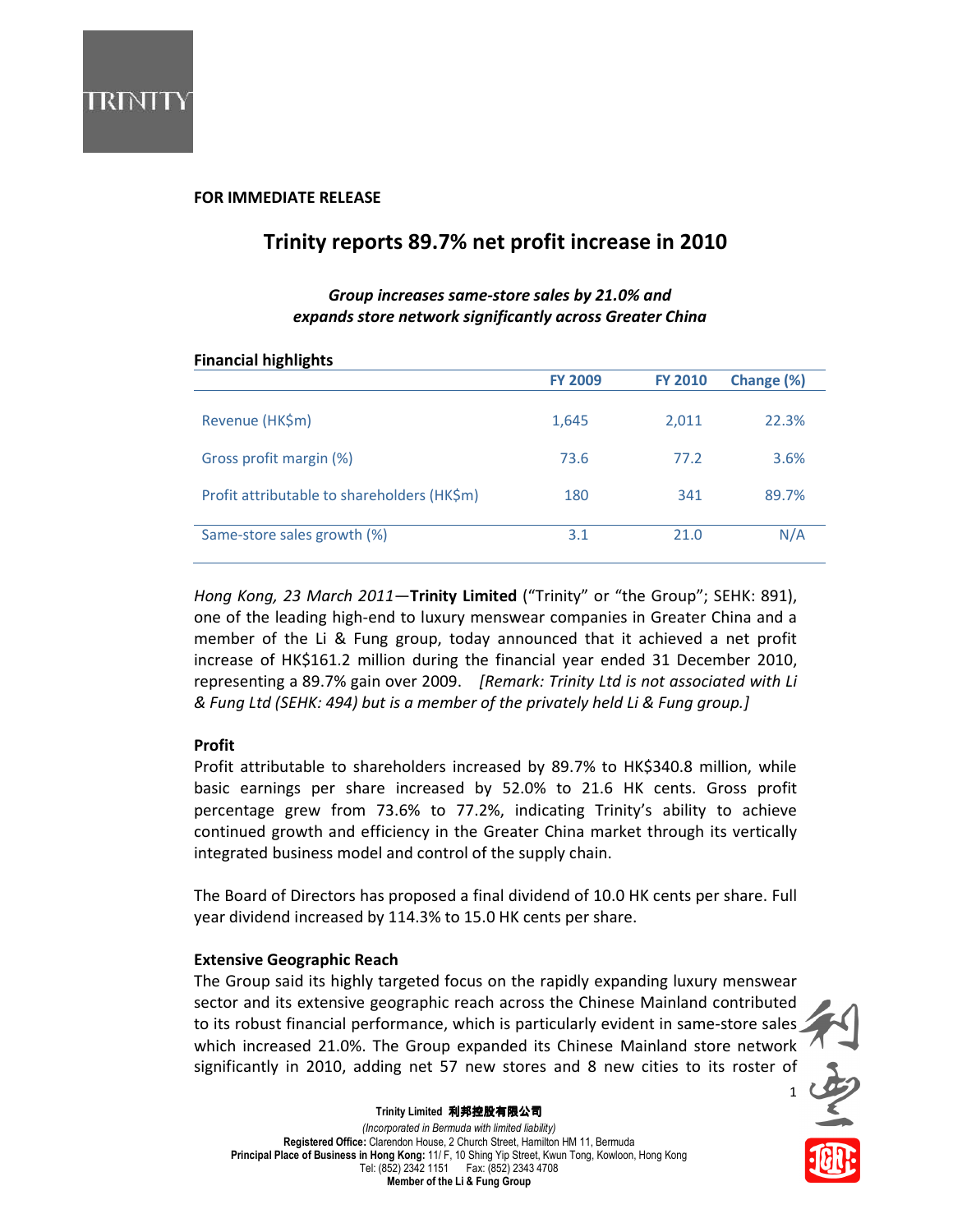# IRINTI

locations. Many of the new stores were opened in fast-growing second-, third- and fourth-tier cities which the Group believes will play an ever increasing role in cementing a solid foundation for future growth.

Mr Wong Yat Ming, Group Managing Director of Trinity, said, "Luxury product spending in the Chinese Mainland is experiencing high growth and is on track to become the largest luxury goods market in the world. As a leading retailer in the high-end to luxury menswear segment, with a strong store network and a highly attractive portfolio of carefully chosen heritage brands, Trinity is well positioned to enjoy significant, sustainable growth in the coming years."

### Trinity's Network

As of end-2010, Trinity's network included a total of 451 stores, 409 of which were in Greater China (329 stores in 50 cities across the Chinese Mainland, 41 in Hong Kong and Macau, 39 in Taiwan) and 1 in the United Kingdom. A total of 41 stores are also operated in Southeast Asia and South Korea under the Salvatore Ferragamo joint ventures. The Group is largely unique in that it manages its own stores and operates with a fully integrated business model, enabling it to focus on maintaining quality and achieving higher margins.

### First Acquisition

In addition to its continued expansion, primarily into profitable, lower-cost thirdand fourth-tier cities, Trinity completed its first acquisition after its listing with the purchase of Cerruti Group, making it the Group's second self-owned brand after Kent & Curwen.

### Vast Potential

"There is ample room for greater store penetration in the Chinese Mainland, particularly in numerous second-tier cities," Mr Wong said. "We believe the Chinese Mainland market remains under penetrated in its retail network, and more high end retail locations are available as more cities are now able to become part of the luxury sector. The ranks of the very wealthy are growing, as is the middle class, and they are more knowledgeable about luxury brands than ever before. These discerning consumers place a great value on the rich cultural heritage that is associated with a brand and quality, particularly brands with a distinguished heritage. This sentiment plays directly to Trinity's business strategy and brand offerings."

Mr Wong concluded: "Recognising this vast potential for the expansion of the Chinese Mainland's luxury market, we continue to increase our store network and work with our brands to enhance and expand product lines, and design and place higher-profile advertising and promotional campaigns. We will also continue to identify potential deals for high-end heritage brands that resonate with our core



#### Trinity Limited 利邦控股有限公司

(Incorporated in Bermuda with limited liability) Registered Office: Clarendon House, 2 Church Street, Hamilton HM 11, Bermuda Principal Place of Business in Hong Kong: 11/ F, 10 Shing Yip Street, Kwun Tong, Kowloon, Hong Kong Tel: (852) 2342 1151 Fax: (852) 2343 4708 Member of the Li & Fung Group